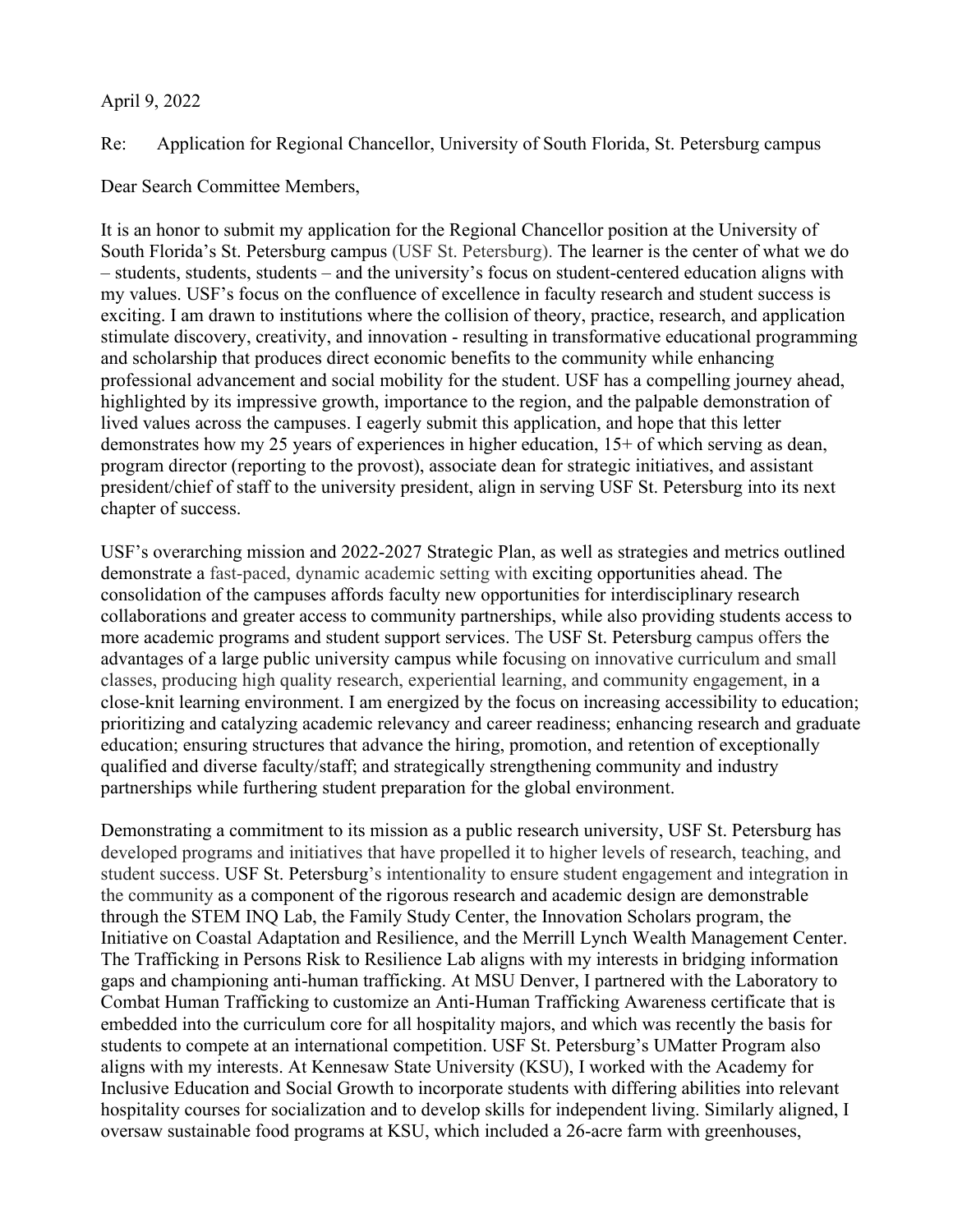Hardigree Page | 2

hydroponic growing, and a biodigester similar to the ORCA system funded by USF St. Petersburg's Student Green Energy Fund. Having been involved in a dozen facility construction projects valued at over \$250 million, I am eager to discuss design aspects of the new facility that will support the Center for Excellence in Environmental & Oceanographic Sciences and the interdisciplinary work in addressing climate change, rising sea levels, and flood disasters.

I am excited by offerings blending engineering, marine science, entrepreneurship, and hi-tech sectors connecting to the region's employers, as well as programs supported by the National Science Foundation, the National Archives, AT&T, Gilead Sciences, and the Florida Department of Education, among others. These efforts demonstrate how curricula can drive economic development and innovation. From collaborations with the city's Innovation District to the inspiring work of the SPHERE consortium, I am eager to learn more about the initiatives and successes of these programs. USF St. Petersburg's robust catalog of graduate programs blending relevancy to the region and global impact provide new grant opportunities and programmatic growth. Coming from a military family, I am impressed at the efforts to support veterans' transition to academic and civilian life.

My interest in the position is further compelled by the USF St. Petersburg's commitment to advancing diversity, equity, and inclusion (DEI), which are deeply and intrinsically rooted as central tenants of my leadership and my identity. Diversity in all its forms – phenotype, lived experiences, social and socioeconomic backgrounds, disciplines and interests, ability, and/or identity – is a foundational strength and central to the mission of higher education. Growing up poor on a farm in rural Georgia, the daughter of a first-generation college student and veteran, I bristle at the construct that higher education is a privilege for the wealthy and well-connected. University campuses often served as my babysitter. My own academic journey was rife with challenges enhanced by struggles with dyslexia – I attended college full- and part-time at both public and private institutions, was a student athlete; later, a transfer student struggling to get credits to "count"; was on Pell Grants and a hodgepodge of scholarships from generous people I could not identify; worked two and three jobs, often simultaneously; was food insecure and, for a time, homeless. The student journey is very personal to me, it motivates me to work to eliminate systemic inequities or disparities for others.

Professionally, I chose to work at the University of Nevada, Las Vegas (UNLV), KSU, and MSU Denver because of the focus on social mobility for first generation, vulnerable and marginalized populations. Research documents that students who feel they 'don't belong' expend cognitive energy that interferes with their academics, and that diverse faculty positively contribute to students' sense of belonging, perception of campus climate, and play a critical role in support of the recruitment, retention, and graduation of *all* students. In my leadership, I actively recruit and retain talent with diverse backgrounds; of 71 faculty/staff hires, 55 positions have been filled with individuals identifying as female, African-American, immigrant, international, Latino/a/x, LGBTQ+, different physical abilities, and/or intersectional applicants.

The Profile outlines exciting opportunities for the Regional Chancellor, including accelerating the One USF Initiative and USF's 2022-2027 strategic plan, *In Pursuit of Excellence*, while being a passionate champion in promoting USF St. Petersburg's unique identity, commitment to community engagement, expanding partnerships, and ensuring the welcoming and inclusive campus atmosphere. Traditional administrative roles have reshaped over the past decade, and I strategically chose positions for the varied administrative acumen that each provided. I have demonstrated successes within institutions embracing transformational change – moving up within the Carnegie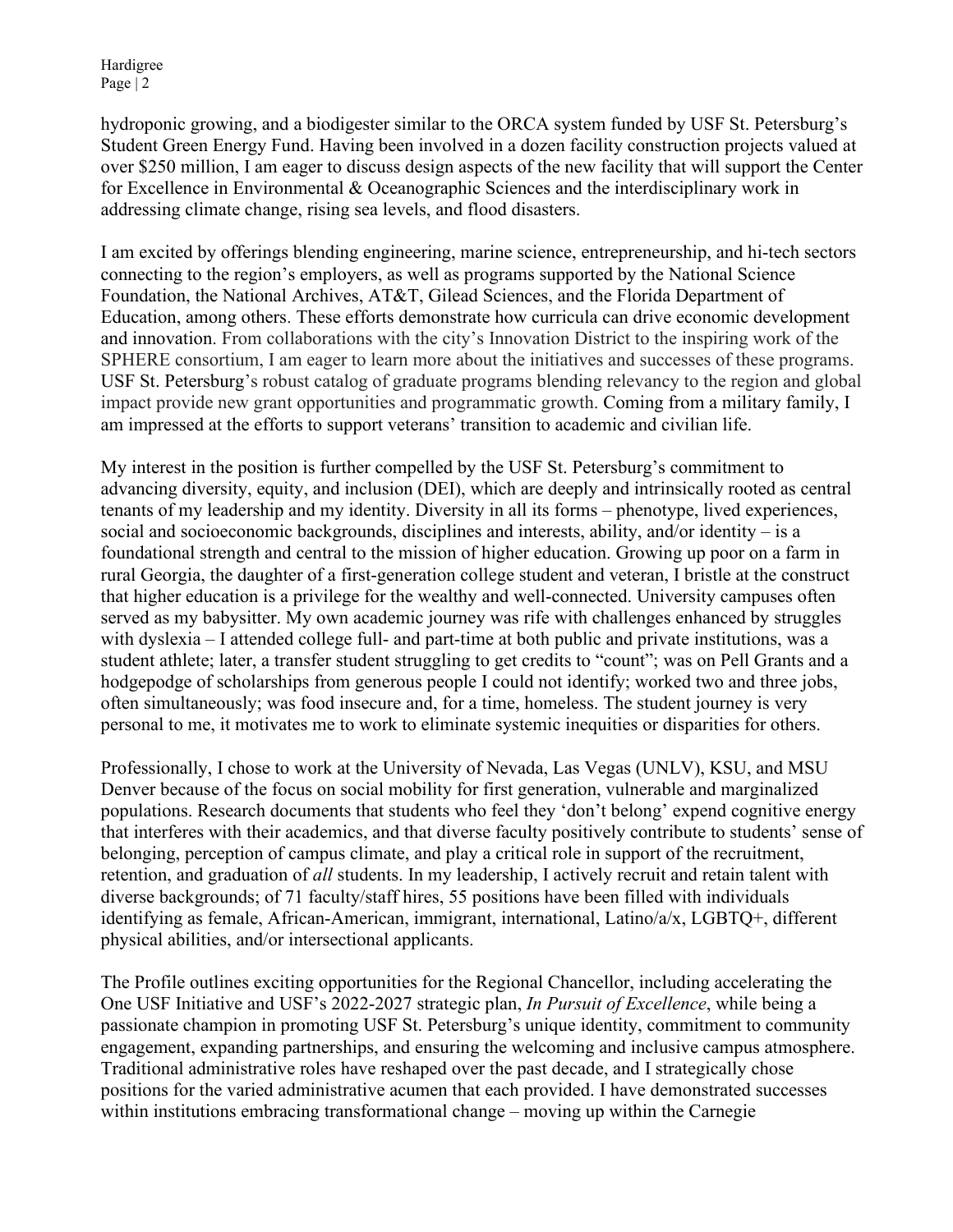Hardigree Page | 3

classifications (UNLV to R1 and KSU to R2), system-consolidation of institutions and programs (UNLV and KSU), creating new and innovative degree programs (UNLV, KSU and MSU Denver), and creating and expanding entrepreneurial private/public partnerships (UNLV, KSU, and MSU Denver). Two institutions (UNLV and KSU) were part of sizeable university systems (Nevada System of Higher Education and the University System of Georgia). I enjoy working within large, complex institutions and systems, particularly those who further quality research and leverage community engagement as a competitive advantage. At UNLV, I designed an incentive program to increase research and grant writing, resulting in +68% output over two years. At KSU, I incorporated 200 hours of community volunteerism into a degree program, highlighted as an exceptional initiative when KSU earned the Carnegie Community Engagement designation (2015). The expanding blend of healthcare and hospitality – evidenced through the global medical tourism market, expected to reach \$273+ billion by 2027 – inspired the creation of interdisciplinary academic offerings to support collaborations with Chemistry, Biology, Exercise Science, Nutrition, Nursing, with placement of hospitality interns in hospitals and assisted care facilities. At MSU Denver, I created the university's first differential workload policy to increase scholarship and attract faculty. I also co-chair the Faculty Diversity Task Force that is creating a new First Year Faculty program for tenure track faculty to increase retention and a sense of belonging.

USF St. Petersburg has a wonderful story to tell, and I am excited by the brand identity established to capture its uniqueness. Location and the influx of international companies positions it as a major producer of talent and innovation. Unique collaborations and industry engagement result in a programmatic competitive advantage. Aligning with the experiences sought, I have led the creation of degree programs that address high-demand areas; incentivized development of open educational resources; participated in and led accreditation reporting and visits under the Northwest Commission on Colleges and Universities (NWCCU), the Southern Association of Colleges and Schools Commission on Colleges (SACSCOC), the Higher Learning Commission (HLC), and AACSB; promoted transdisciplinary collaborations through program design, research and grant writing with Nursing, Nutrition, and Health Professions; created cash-funded programs and certificates (for credit and not-for credit); expanded the digital footprint; created and led P3 partnerships to generate revenue; led the largest dual enrollment program at two institutions; developed a system-wide articulation agreement with the Technical College System of Georgia; and promoted multiple DEI initiatives, resulting in a +8.3% increase in student BIPOC representation. My experiences within institutions pursing dynamic growth has prepared me with the skills to advance innovative research, re-envision pedagogical approaches in furtherance of the academic excellence, expand entrepreneurial initiatives to increase revenue in support of strategic goals, and foster interinstitutional collaborations.

Increasing challenges in higher education highlights the need for the successful candidate to be fiscally resourceful, strategic in resource allocation, and to have experience creating an entrepreneurial ecology where the university's research and creative activities flourish. Key to the execution of strategic vision and external activities are the support and resources to effectuate such action. In various roles, I have been deeply involved in fundraising and friend-raising, personally secured funding commitments exceeding \$13,775,000 in the past 7 years. I am experienced with varying budget models (incremental, performance based, and RCM), as well as varying state funding and spending requirements (Nevada, Georgia, Colorado). I have expanded public/private partnerships (P3), as well as developed multiple fee-for-service endeavors to generate revenue. I have taken calculated financial risks to stimulate growth, using funds to upgrade technology infrastructure,